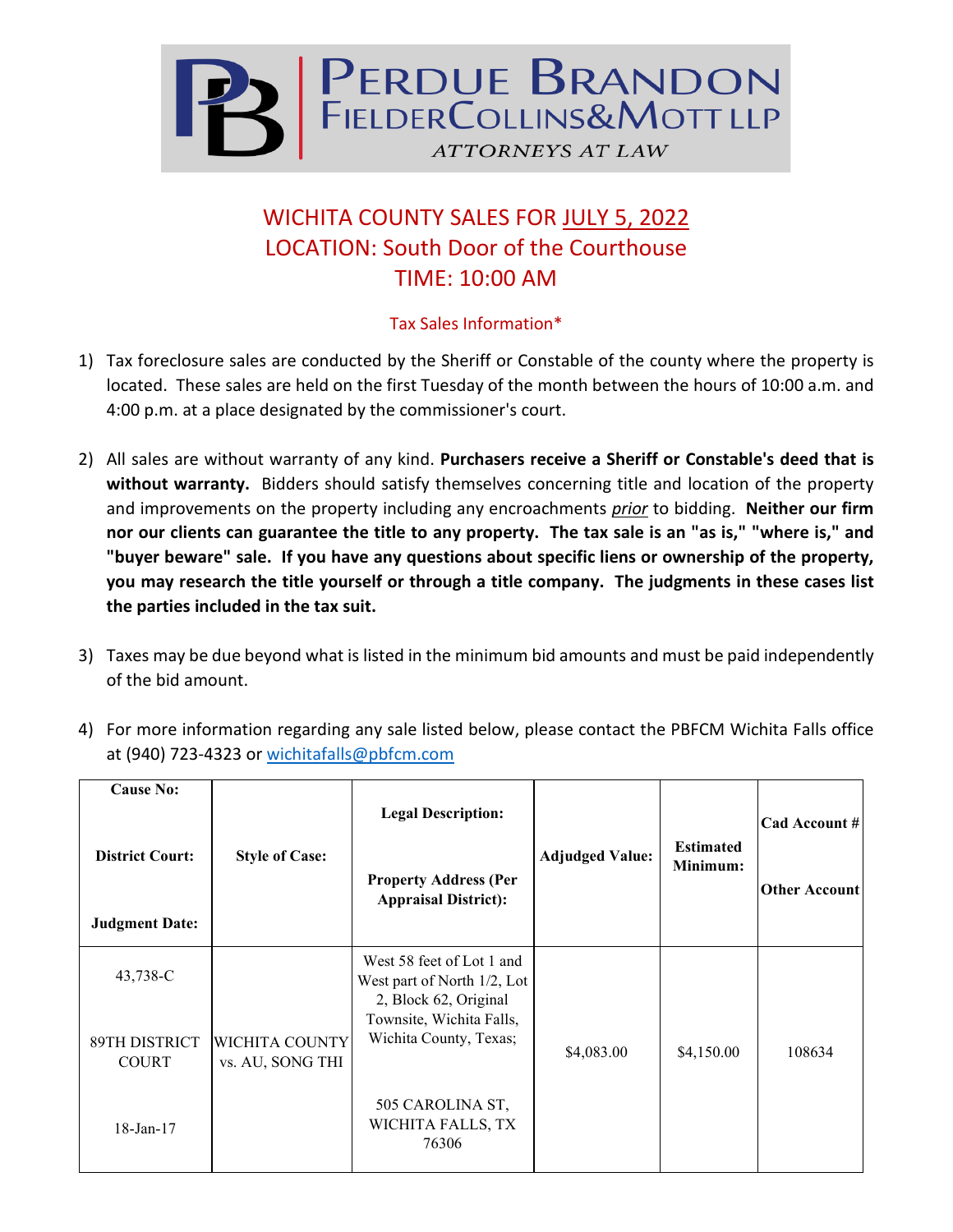| DC78-CV2019-0301<br>78TH DISTRICT<br><b>COURT</b><br>26-Jan-22        | WICHITA COUNTY<br>vs. COOKE,<br><b>CHARLOTTE</b><br><b>MARIE</b>                              | Lot 6, Block 2, Troy Mills<br>Addition to the City of<br>Burkburnett, Wichita<br>County, Texas;<br>800 LEE ST,<br>BURKBURNETT, TX<br>76354                  | \$39,012.00 | \$1,900.00                  | 121089 |
|-----------------------------------------------------------------------|-----------------------------------------------------------------------------------------------|-------------------------------------------------------------------------------------------------------------------------------------------------------------|-------------|-----------------------------|--------|
| DC30-TX2021-1846<br>30TH DISTRICT<br><b>COURT</b><br>23-Mar-22        | WICHITA COUNTY<br>vs. DAVIS, JAMES<br><b>D ESTATE</b>                                         | Lot 6, Block 1, Country<br>Club Addition, to the City of<br>Wichita Falls, Wichita<br>County, Texas;<br>1510 30TH ST, WICHITA<br><b>FALLS, TX 76302</b>     | \$1,000.00  | \$1,034.00                  | 155036 |
| 44,115-A<br>30TH DISTRICT<br><b>COURT</b><br>23-Mar-22                | <b>WICHITA COUNTY</b><br>vs. HARVEY,<br><b>LILLIAN AND</b><br><b>HERMAN</b><br><b>NEWSOME</b> | Lot 8, Block 2, Jackson-<br>Denman Addition to the<br>City of Wichita Falls,<br>Wichita County, Texas;<br>1406 TULIP ST, WICHITA<br><b>FALLS, TX 76301</b>  | \$14,059.00 | \$8,950.00                  | 143266 |
| DC78-TX2021-0517<br>78TH DISTRICT<br><b>COURT</b><br>9-Mar-22         | <b>WICHITA COUNTY</b><br>vs. JOHNS, JESSIE<br>ET AL                                           | Lot 9, Block F, Grainger &<br>Ballow, Addition to the city<br>of Wichita Falls, Wichita<br>County, Texas;<br>311 PARK ST, WICHITA<br><b>FALLS, TX 76301</b> | \$1,000.00  | \$1,034.00                  | 147071 |
| DC30-TX2021-1036<br><b>30TH DISTRICT</b><br><b>COURT</b><br>23-Mar-22 | <b>WIC</b><br><b>CHARLES</b>                                                                  | 50X175', Abstract 335,<br>Dubose Survey, to the City<br><b>d</b>                                                                                            |             | $\mathbf{e}_{\tiny 498.00}$ | 119094 |
| DC78-TX2020-1722<br>78TH DISTRICT<br><b>COURT</b><br>9-Mar-22         | <b>WICHITA COUNTY</b><br>vs. MERRELL,<br>DAVID E ET UX<br><b>CONNIE H</b><br><b>MERRELL</b>   | 66X155 FT, TR 1B, Blk 1U,<br>Abstract 83, to the City of<br>Wichita Falls, Wichita<br>County, Texas;<br>704 ROSS AVE, WICHITA<br><b>FALLS, TX 76306</b>     | \$21,987.00 | \$5,900.00                  | 125171 |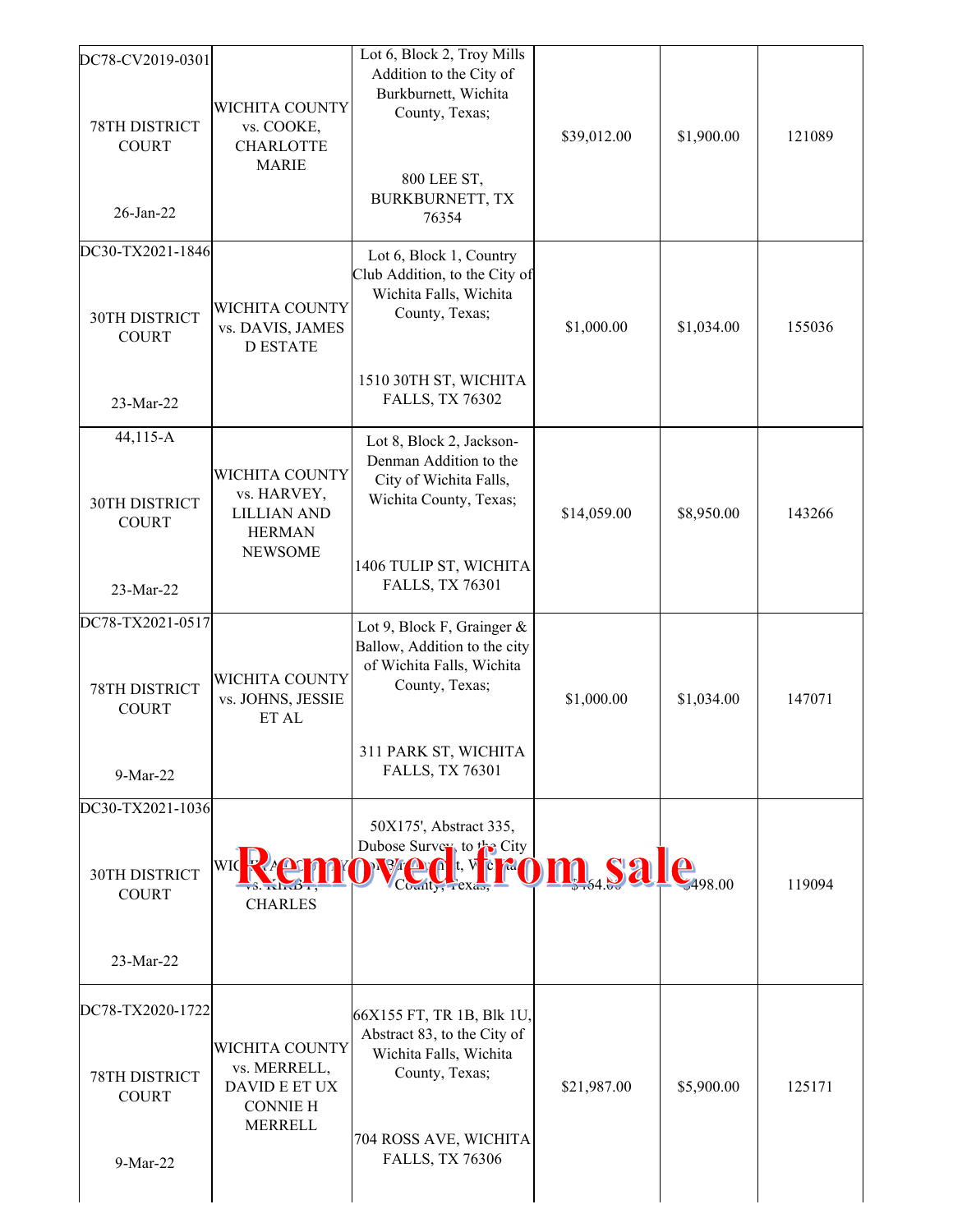| DC78-TX2020-0387<br>78TH DISTRICT<br><b>COURT</b><br>23-Mar-22 | WICHITA COUNTY<br>vs. MILLER,<br><b>BARBARA ANN</b>                               | Lot 16, Block 6, Spivey<br>Addition to the City of<br>Wichita Falls, Wichita<br>County, Texas;<br>1519 ELIZABETH AVE,<br>WICHITA FALLS, TX<br>76301                                                        | \$4,000.00  | \$3,450.00 | 131976 |
|----------------------------------------------------------------|-----------------------------------------------------------------------------------|------------------------------------------------------------------------------------------------------------------------------------------------------------------------------------------------------------|-------------|------------|--------|
| DC78-TX2020-0387                                               |                                                                                   | W71 FT Lot 1, Block 6,<br>Spivey Addition to the City                                                                                                                                                      |             |            |        |
| 78TH DISTRICT<br><b>COURT</b>                                  | WICHITA COUNTY<br>vs. MILLER,<br><b>BARBARA ANN</b>                               | of Wichita Falls, Wichita<br>County, Texas;<br>1517 ELIZABETH AVE,<br>WICHITA FALLS, TX                                                                                                                    | \$3,550.00  | \$3,584.00 | 132104 |
| 23-Mar-22                                                      |                                                                                   | 76301                                                                                                                                                                                                      |             |            |        |
| DC30-TX2019-1060                                               |                                                                                   | Lot 5, Block 111, Original<br>Townsite Wichita Falls,                                                                                                                                                      |             |            |        |
| 30TH DISTRICT<br><b>COURT</b>                                  | WICHITA COUNTY<br>vs. NUNEZ,<br><b>RAYMOND S</b>                                  | Wichita County, Texas;<br>308 FARRIS ST, WICHITA                                                                                                                                                           | \$500.00    | \$534.00   | 160180 |
| 23-Mar-22                                                      |                                                                                   | <b>FALLS, TX 76301</b>                                                                                                                                                                                     |             |            |        |
| DC89-TX2020-0448<br><b>89TH DISTRICT</b><br><b>COURT</b>       | <b>WICHITA COUNTY</b><br>vs. RICE, HUBERT                                         | Lot 24, Block 5, Hillcrest<br>Addition to the City of<br>Wichita Falls, Wichita<br>County, Texas;                                                                                                          | \$3,911.00  | \$3,945.00 | 145034 |
| 9-Mar-22                                                       |                                                                                   | 1316 32ND ST, WICHITA<br><b>FALLS, 76308</b>                                                                                                                                                               |             |            |        |
| 44,168-A<br>30TH DISTRICT<br><b>COURT</b>                      | <b>WICHITA COUNTY</b><br>vs. STACEY,<br><b>ROBERT AND</b><br><b>LAUREN STACEY</b> | Lot 30, Block 3, Arbor Hill<br>Sec 1 Addition to the City of<br>Wichita Falls, Wichita<br>County, Texas;                                                                                                   | \$12,464.00 | \$3,250.00 | 102186 |
| 9-Mar-22                                                       |                                                                                   | 1501 AMBER JOY DR,<br>WICHITA FALLS, 76310                                                                                                                                                                 |             |            |        |
| 44,168-A<br>30TH DISTRICT<br><b>COURT</b><br>9-Mar-22          | WICHITA COUNTY<br>vs. STACEY,<br><b>ROBERT AND</b><br><b>LAUREN STACEY</b>        | Personal property being<br>described as a 2004 Karsten<br>Mobile Home, Label<br>#KHTX1540020A&B and<br>Serial #PFS0849557&58 of<br>a value in excess of<br>\$1,000.00 located in Wichita<br>County, Texas; |             | <b>TBD</b> | 337452 |